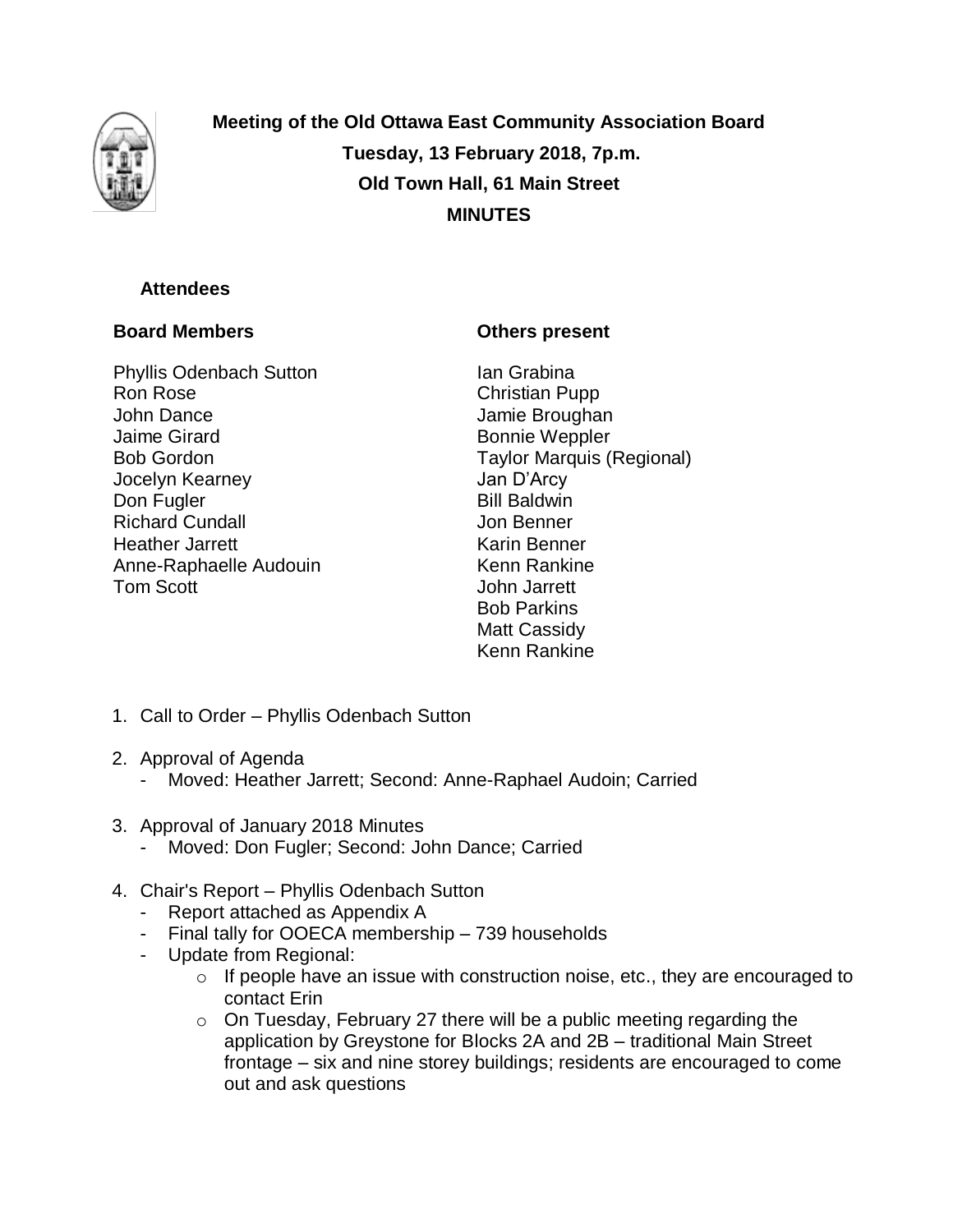- Interview with Ottawa magazine OOE is being profiled as an "up and coming" neighbourhood in the city
- Next Prime Minister's book club will be held on February 26 about Jean Chretien
- Snow removal concerns
- 5. Councillor's Report Ian Grabina
	- Footbridge naming process is ongoing over 100 suggestions have been submitted to date with 50 unique ones
	- There is likely money in the budget to upgrade the pedestrian crossover at Concord and Greenfield this year
	- Lees on ramp will be closed until LRT is operational (early 2019)
	- When LRT is complete, new bus route on Greenfield
	- City is working on Airbnb by-law
	- Dogs in parks consultation notices will be posted in parks soliciting feedback from users
- 6. Ecology Ottawa Discussion John Dance
	- Ecology Ottawa has asked Capital Ward community associations for list of top three environmental concerns (for election discussions)
	- OOE list (based on feedback from SLOE):
		- o need for parks, green space, protection of nature;
		- o preserving and increasing number of mature trees;
		- o health of Rideau river;
		- o overconsumption in general (houses are being built to max limits, leading to many problems for the community, e.g., less trees, worse absorption);
		- o traffic and transportation;
		- o food/community gardens;
		- o remediation and soil contamination
- 7. Main & Riverdale cycling concerns Don Fugler
	- Cycling infrastructure at Main and Riverdale is very dangerous for cyclists (as well as pedestrians)
	- Proposal to request more enforcement (i.e., ticketing) by way of letter to City, and then will look at ideas for additional infrastructure
- 8. All-Candidates Meeting
	- Looking for someone to organize on behalf of OOE for various elections
- 9. Treasurer's Report Don Fugler
	- No change from last month
- 10.Committee Reports
	- a. Planning Ron Rose
		- o Application for triplex at 179 Glenora was turned down by Committee of Adjustments – but applicants may appeal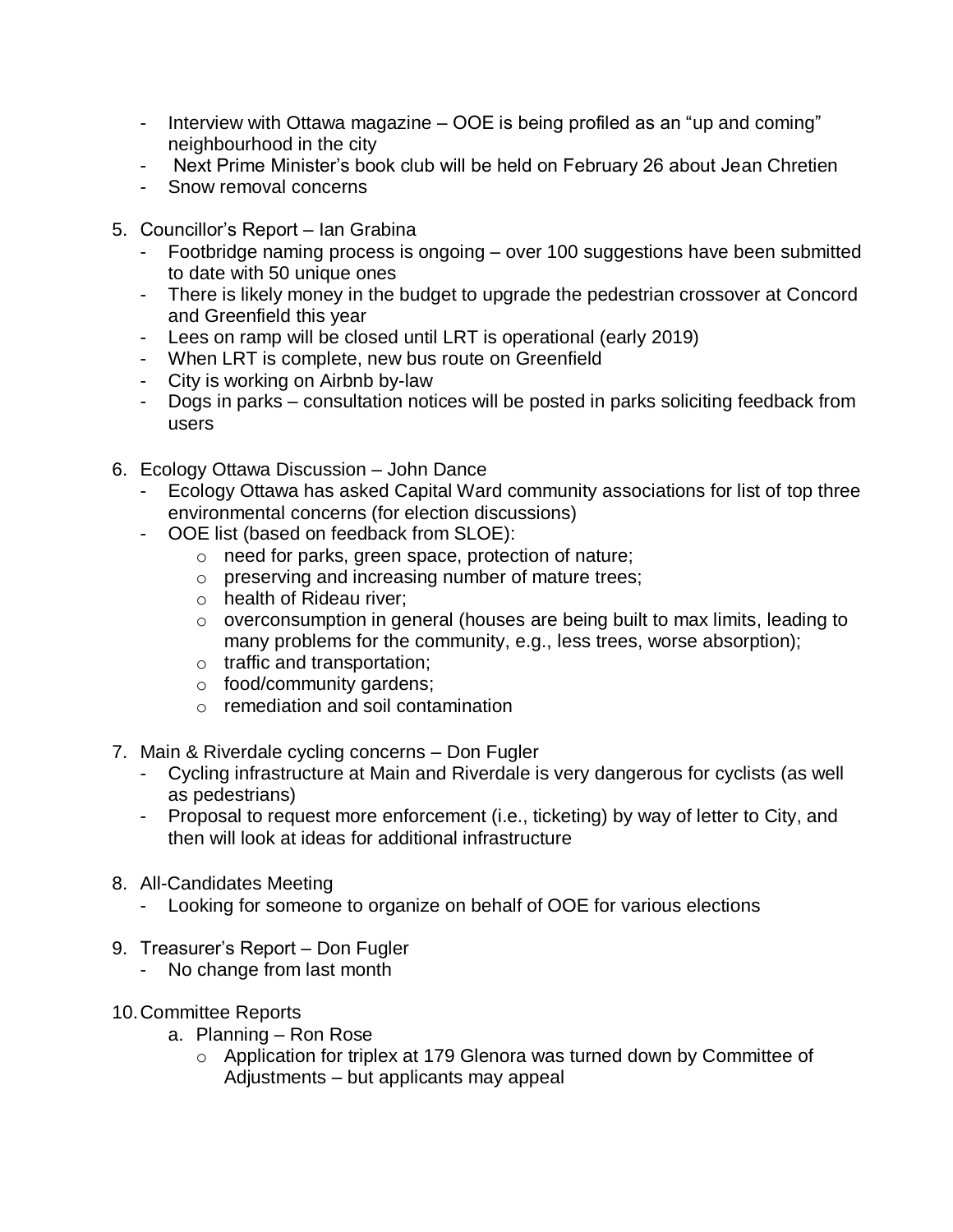- o February Planning Committee meeting has been rescheduled for March 6 due to Greystone consultation
- $\circ$  113/115 Echo (Portuguese church) have not heard anything from developer about whether they will be responding to the OOECA comments presented in January 2018
- b. SLOE John Dance
	- o No separate report
- c. Transportation Tom Scott
	- o There have been three Ministry of Transportation open houses related to the bridges and overpasses in OOE
		- The Nicholas overpass will be replaced offsite and then dropped into place; process will start next year and will likely take 18 months
		- Four bridges (at Main, O'Connor, Elgin and Canal) will be reconstructed; construction sites have yet to be determined
		- $\blacksquare$  Bridge projects are in the planning and design phase  $-$  there will be another open house to discuss the downtown bridges, likely after **Easter**
		- **Looking at temporary sound barriers for OOE on north and south sides** of 417
	- $\circ$  RVCA has finished flood mapping for OOE none of the areas in Brantwood have changed
	- $\circ$  Storm water management if residents have issues with drains being cleared, they are encouraged to report it
- d. Federation of Citizens' Associations Mark Seebaran
	- o No report
- e. Lees Apartment Outreach Anne-Raphael Audouin
	- $\circ$  Brainstorming re: how to do better outreach to the Lees Ave. apartments  $$ suggestions included posting meeting notices in lobbies, trying to get residents on the e-update
- f. Communications Catherine Pacella
	- o No report
- g. Corners on Main & Greystone Village Heather Jarrett
	- o 33 units at Greystone are now occupied; 35 units occupied at Corners on Main
	- o Main Streeter is looking for people to deliver in these buildings
- h. Health & Safety Jaime Girard
	- o Looking at community approaches to Airbnb
	- o Neighbourhood watch is up and running on Simcoe and willing to expand